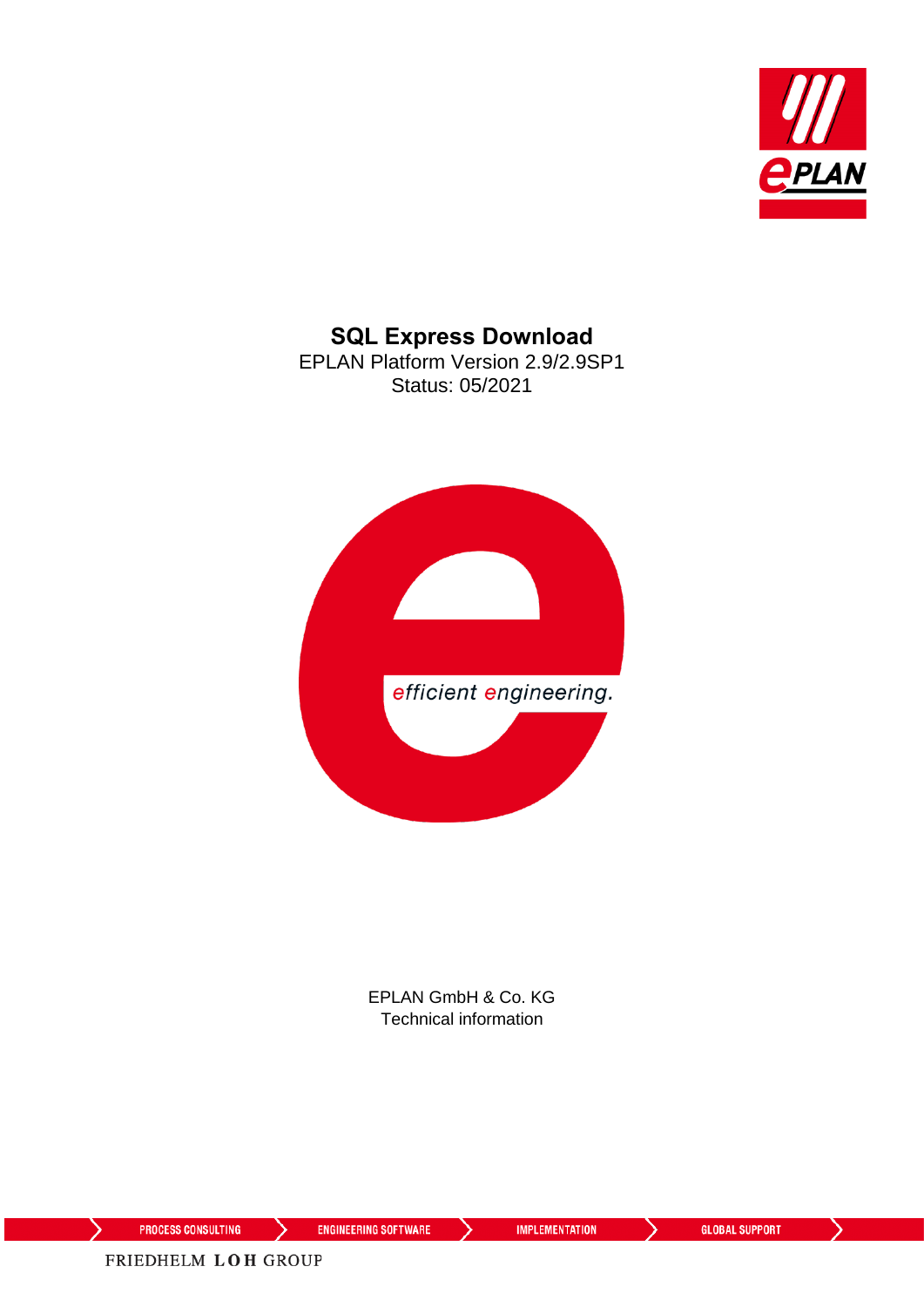

Copyright © 2021 EPLAN GmbH & Co. KG

EPLAN GmbH & Co. KG assumes no liability for either technical or printing errors, or for deficiencies in this technical information and cannot be held liable for damages that may result directly or indirectly from the delivery, performance, and use of this material.

This document contains legally protected information that is subject to copyright, trademark law, design law and other legal provisions. All rights are protected. This document or parts of this document may not be copied or reproduced by any other means without the express prior consent of EPLAN GmbH & Co. KG.

The software described in this document is subject to a licensing agreement and, if applicable, other contractual provisions. The utilization and reproduction of the software are only permitted in accordance with the specifications of this license agreement and, if applicable, any further existing contractual specifications.

RITTAL® is a registered trademark of Rittal GmbH & Co. KG.

EPLAN®, EPLAN Electric P8®, EPLAN Fluid®, EPLAN Preplanning®, EPLAN Pro Panel®, EPLAN Smart Wiring®, EPLAN Harness proD®, ePULSE®, eVIEW®, eBUILD, SYNGINEER and EPLAN Cogineer® are registered trademarks of EPLAN GmbH & Co. KG.

Windows 7®, Windows 8.1®, Windows 10®, Windows Server 2008 R2®, Windows Server 2012®, Windows Server 2012 R2®, Microsoft Windows®, Microsoft Office®, Microsoft® Excel®, Microsoft® Access<sup>®</sup> and Notepad<sup>®</sup> are registered trademarks of the Microsoft Corporation (in accordance with the laws of the State of Washington).

PC WORX®, CLIP PROJECT®, INTERBUS® and PROFINET® are registered trademarks of Phoenix Contact GmbH & Co. KG.

AutoCAD® and AutoCAD Inventor® are registered trademarks of Autodesk, Inc.

STEP 7<sup>®</sup>, SIMATIC<sup>®</sup> and SIMATIC HW Config<sup>®</sup> are registered trademarks of Siemens AG.

InstallShield<sup>®</sup> is a registered trademark of InstallShield, Inc. FLEXERA SOFTWARE LLC.

Adobe® Reader® and Adobe® Acrobat® are registered trademarks of Adobe Systems Inc.

Intel® is a registered trademark of Intel Corporation.

Citrix® is a registered trademark of Citrix Systems, Inc.

TwinCAT® is a registered trademark of Beckhoff Automation GmbH.

Unity Pro® is a registered trademark of Schneider Electric S.E.

RSLogix 5000<sup>®</sup> and RSLogix Architect<sup>®</sup> are registered trademarks of Rockwell Automation Inc.

All other product names and trade names are trademarks or registered trademarks of their respective owners.

EPLAN uses the Open Source software 7-Zip (7z.dll), Version 16.00, Copyright © by Igor Pavlov. The source code of 7-Zip is subject to the GNU Lesser General Public License (LGPL). The source code of 7-Zip and details on this license can be found on the following Web site: http://www.7-zip.org

EPLAN uses the Open Source software Open CASCADE, Version 7.5.0, Copyright © by Open CASCADE S.A.S. The source code of Open CASCADE is subject to the Open CASCADE Technology Public License. The source code of Open CASCADE and details on this license can be found on the following website: http://www.opencascade.org

EPLAN makes an import function available which uses eCl@ss. The use of the eCl@ss standard is subject to a license and requires registration and downloading in the download portal: http://www.eclassdownload.com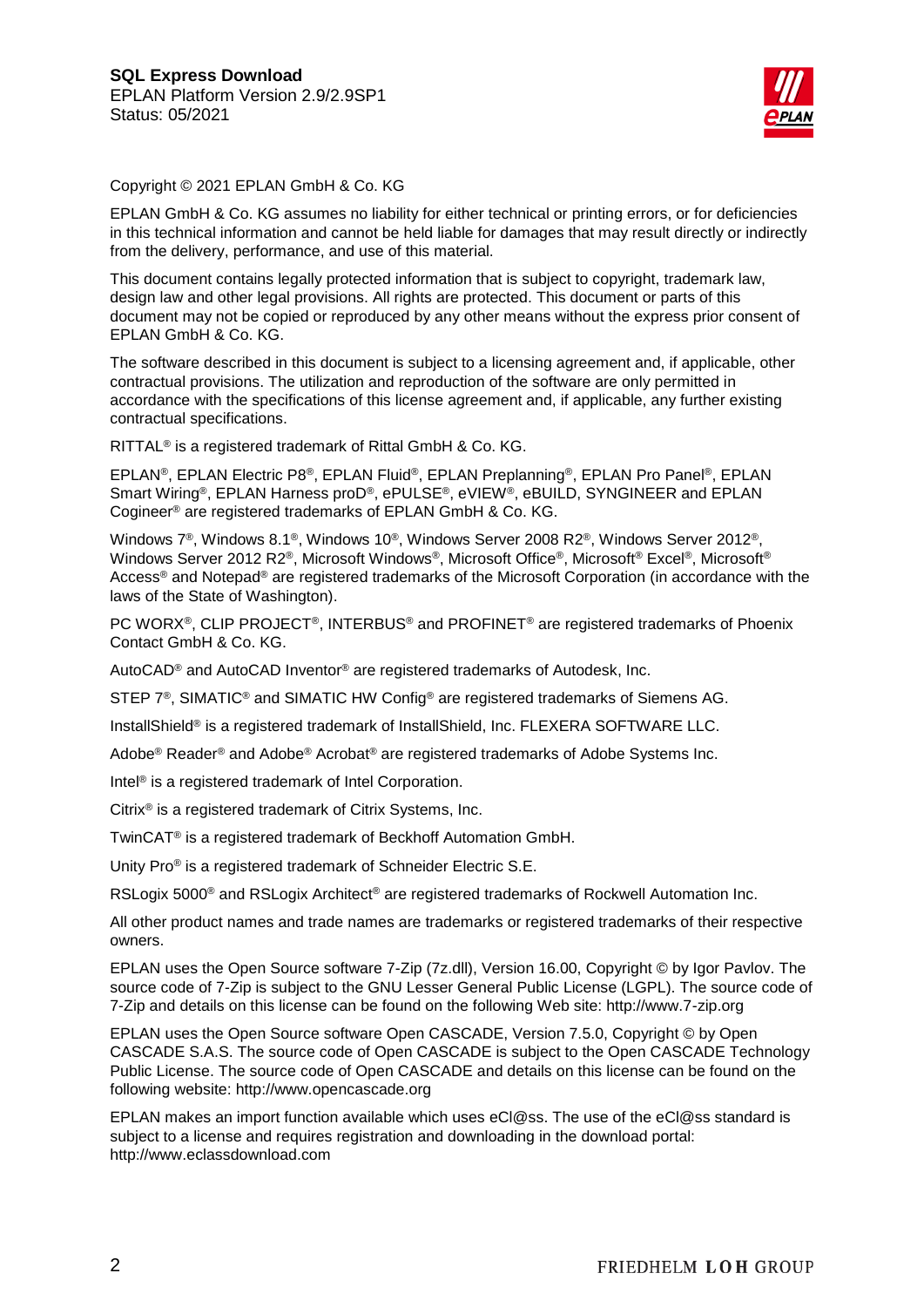

EPLAN uses the dotNetRDF © library: http://www.dotnetrdf.org, Copyright (c) 2009-2013 dotNetRDF Project (dotnetrdf-develop@lists.sf.net). The source code is subject to the MIT license: https://opensource.org/licenses/MIT

EPLAN uses Google Chromium ©, Version 88. https://www.chromium.org, Copyright © 2015 The Chromium Authors. The source code is subject to the BSD license.

EPLAN uses the Chromium Embedded Framework ©, Version 4324. https://bitbucket.org/chromiumembedded/cef, Copyright © 2008-2020 Marshall A. Greenblatt. Portions Copyright © 2006-2009 Google Inc. The source code is subject to the BSD license.

EPLAN uses CEFSharp ©, Version 88. https://cefsharp.github.io, Copyright © The CefSharp Authors. The source code is subject to the BSD license.

EPLAN uses Microsoft Unity ©, Version 4.0.1. https://github.com/unitycontainer/unity, Copyright © Microsoft. The source code is subject to the Apache license, Version 2.0.

This application incorporates Open Design Alliance software pursuant to a license agreement with Open Design Alliance. Open Design Alliance Copyright © 2002–2020 by Open Design Alliance. All rights reserved.

EPLAN uses the PDFlib library, Version 9.2.0, Copyright © by PDFlib GmbH. Copyright reserved.

EPLAN uses the PLOP library, Version 5.3p1, Copyright © by PDFlib GmbH. All rights reserved.

The license management portion of this Licensee Application is based upon one or more of the following copyrights: Sentinel® RMS, © 2005 SafeNet, Inc., all rights reserved, and Sentinel® EMS, © 2009 SafeNet, Inc., all rights reserved. Sentinel® is a registered trademark of SafeNet, Inc.

EPLAN uses the the Open Source software QR Code generator library, Version 1.2.1. https://www.nayuki.io/page/qr-code-generator-library, Copyright © by Project Nayuki. The source code is subject to the MIT License.

The complete license texts for the Open Source licenses mentioned above are available in the following file:

<Installation directory>\bin\License.txt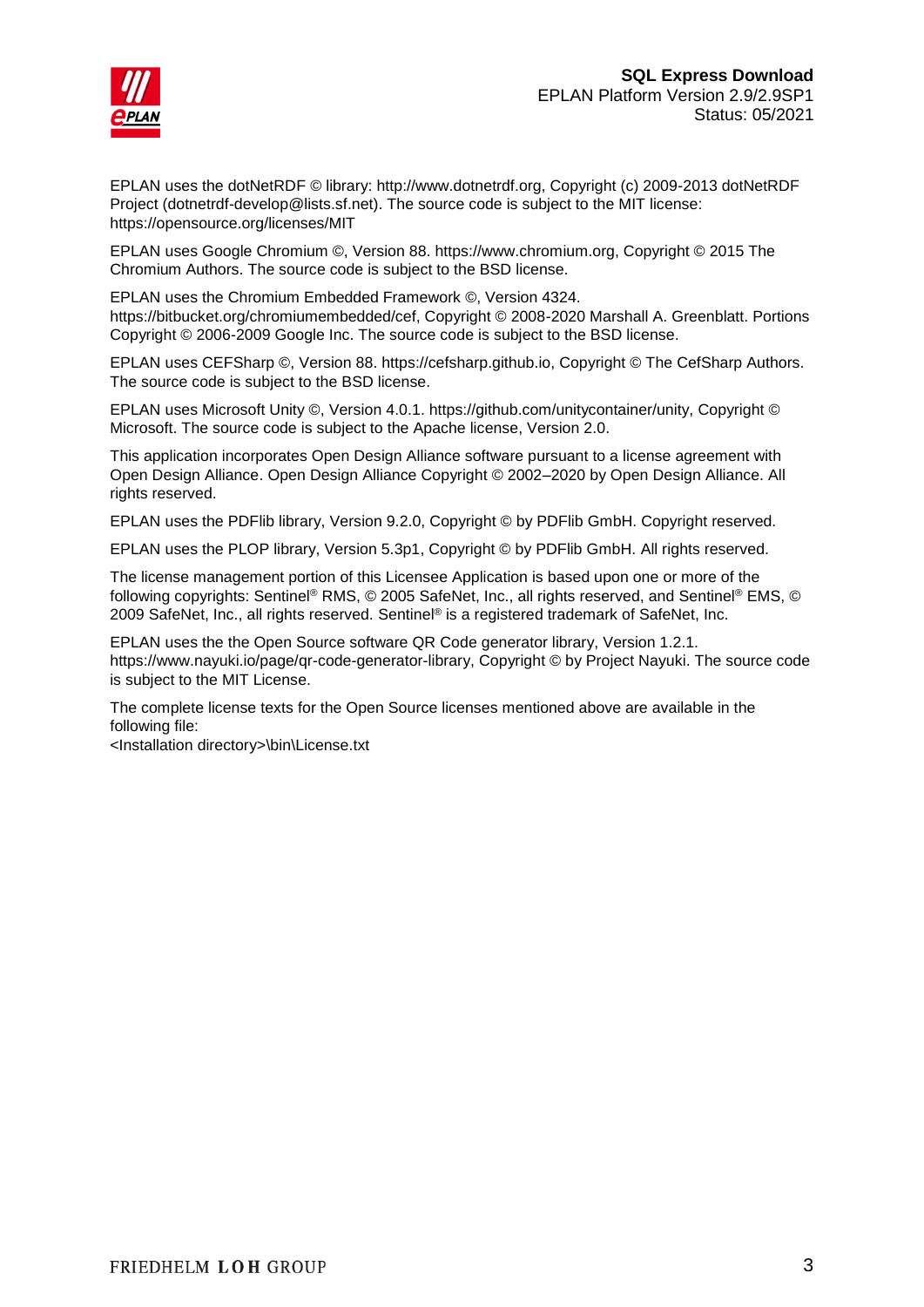

# **Table of Contents**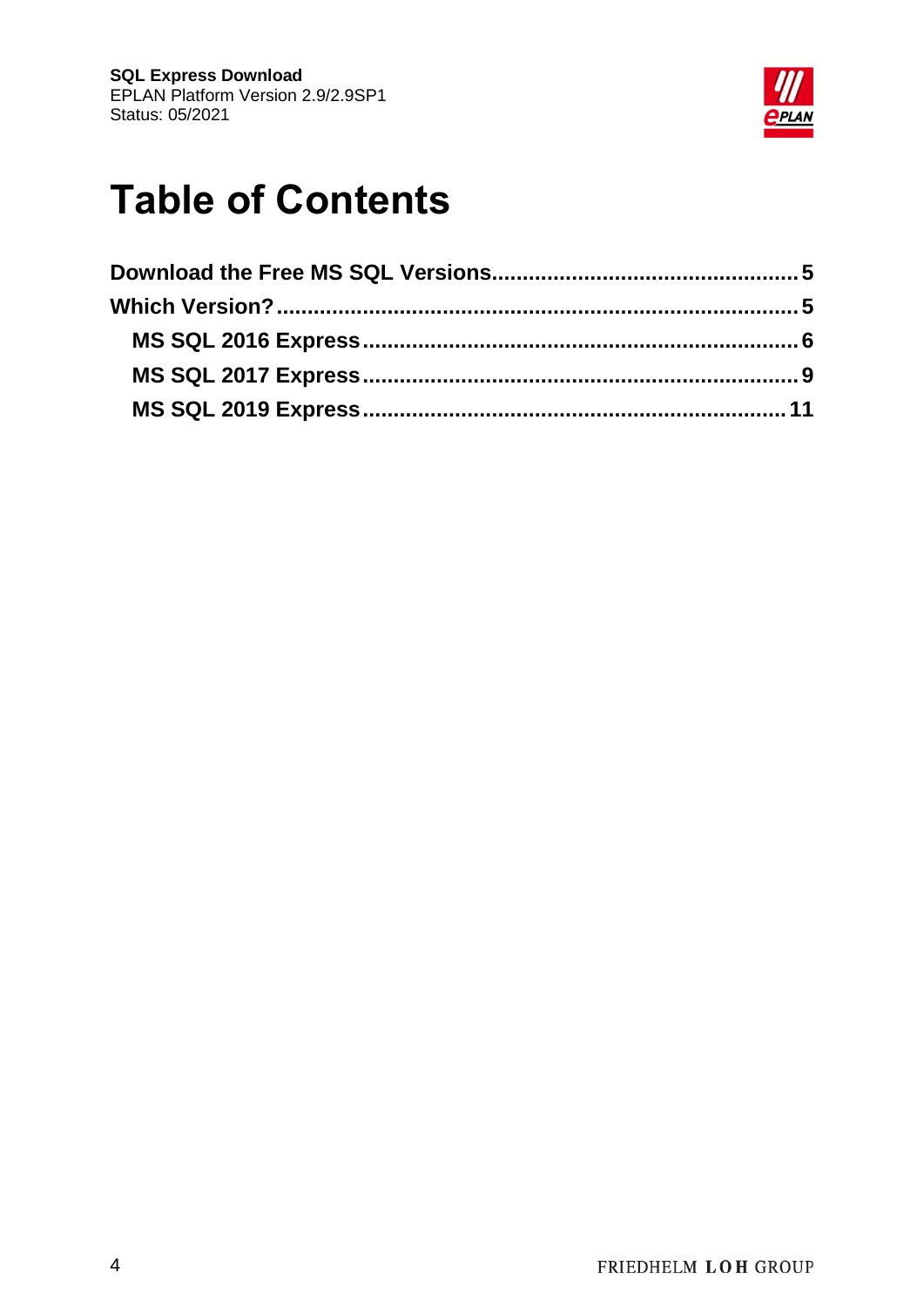

# <span id="page-4-0"></span>**Download the Free MS SQL Versions**

The free versions of Microsoft SQL Express are available on the websites of Microsoft. You can find the download links for different versions in the following paragraphs. All the versions, which are listed there, are supported by EPLAN.

## <span id="page-4-1"></span>**Which Version?**

The Microsoft SQL versions 2016 / 2017 / 2019 EXPRESS, STANDARD, and ENTERPRISE are all approved by EPLAN to be used with the EPLAN platform.

More information about the software requirements and approvals can be found on the homepage:

[https://www.eplan.help/en](https://www.eplan.help/en-us/Infoportal/Content/htm/portal_software_approvals.htm)[us/Infoportal/Content/htm/portal\\_software\\_approvals.htm](https://www.eplan.help/en-us/Infoportal/Content/htm/portal_software_approvals.htm)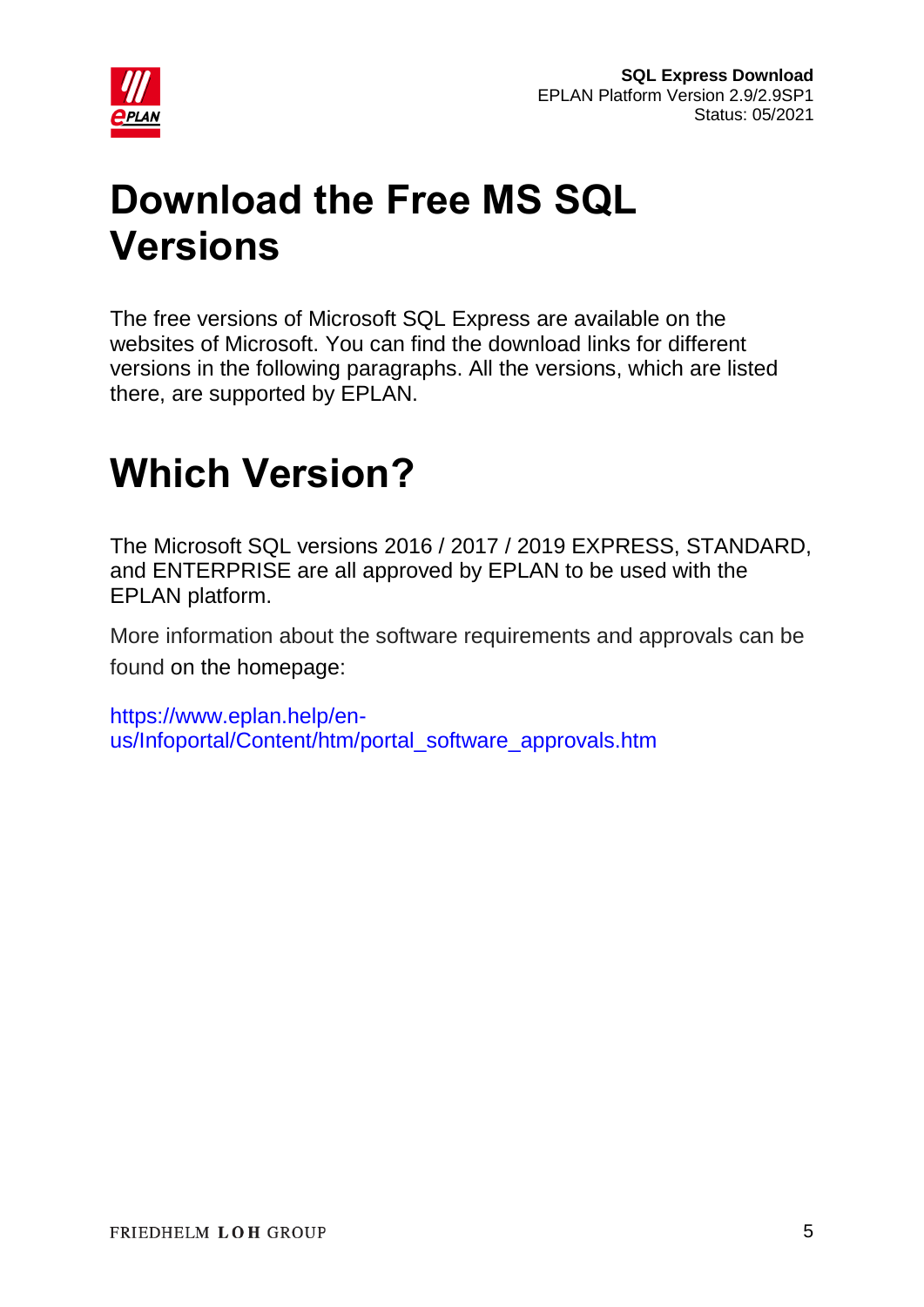

## <span id="page-5-0"></span>**MS SQL 2016 Express**

Open the following page in your Internet browser:

<https://www.microsoft.com/en-us/download/details.aspx?id=56840>

| Microsoft® SQL Server® 2016 Service Pack 2 Express |         |                                                                                                           |                 |  |
|----------------------------------------------------|---------|-----------------------------------------------------------------------------------------------------------|-----------------|--|
|                                                    |         | Important! Selecting a language below will dynamically change the complete page content to that language. |                 |  |
| Select Language:                                   | English | $\checkmark$                                                                                              | <b>Download</b> |  |

Microsoft® SQL Server® 2016 SP2 Express is a powerful and reliable free data management system that delivers a rich and reliable data store for lightweight Web Sites and desktop applications.

| (+) Details                     |
|---------------------------------|
| $\bigoplus$ System Requirements |
| (+) Install Instructions        |
| Additional Information          |

- Click on **[Download]**.
- **Save and run** the *SQLServer2016-SSEI-Expr.exe* file.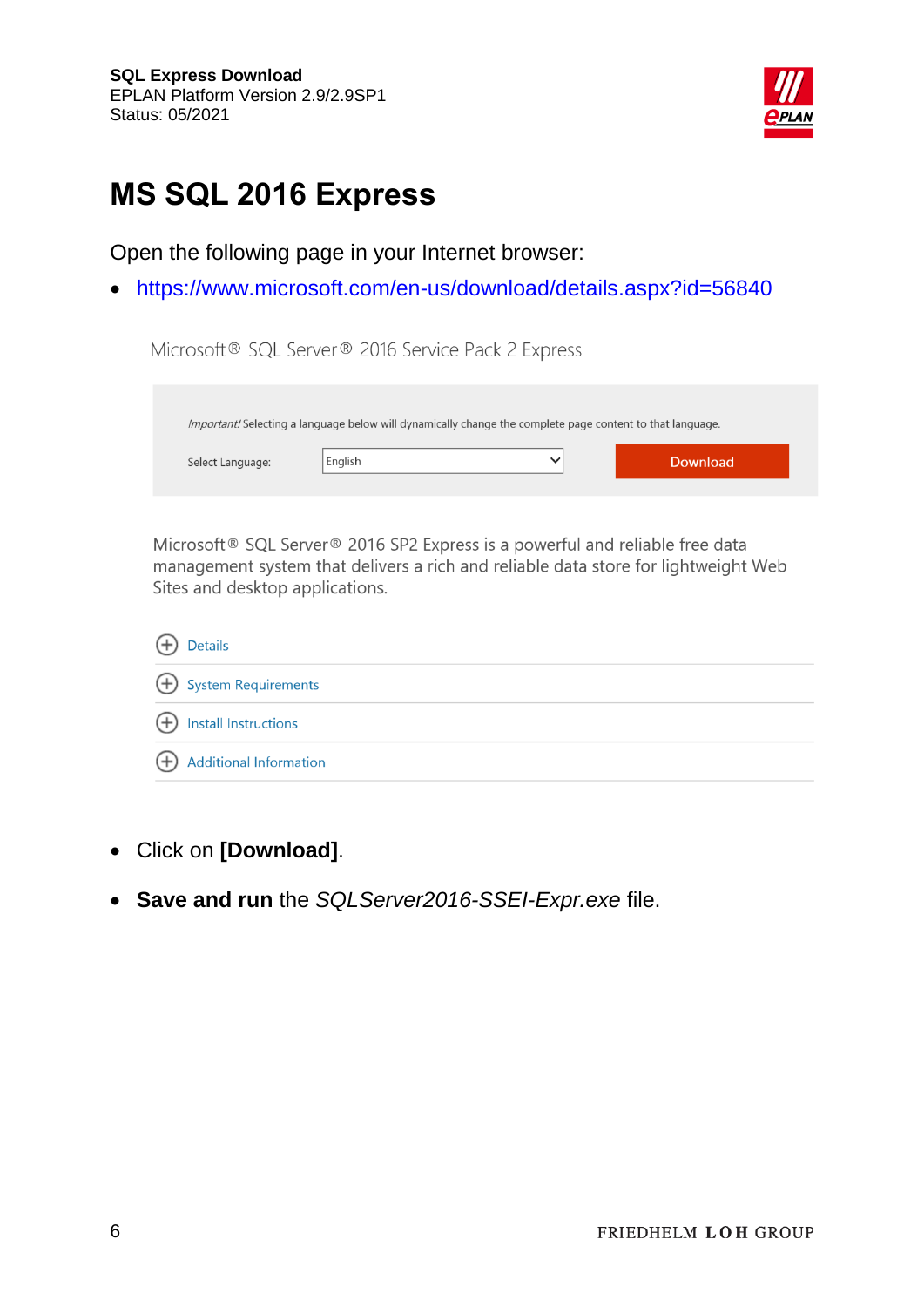

#### **SQL Express Download** EPLAN Platform Version 2.9/2.9SP1 Status: 05/2021



- Click on **[Download Media]**.
- Download the *Express Advanced* package.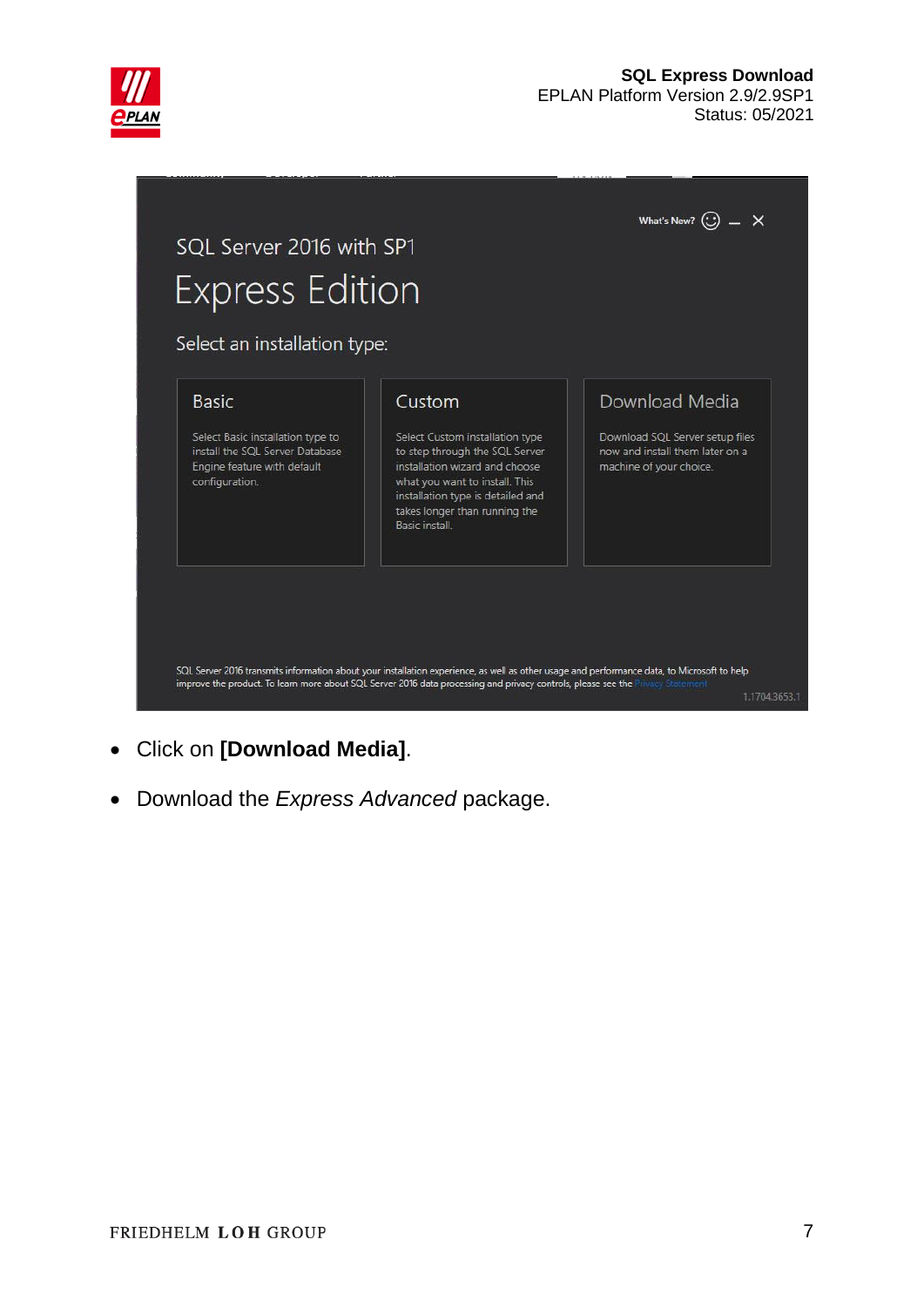



Please refer to the installation instructions before the installation.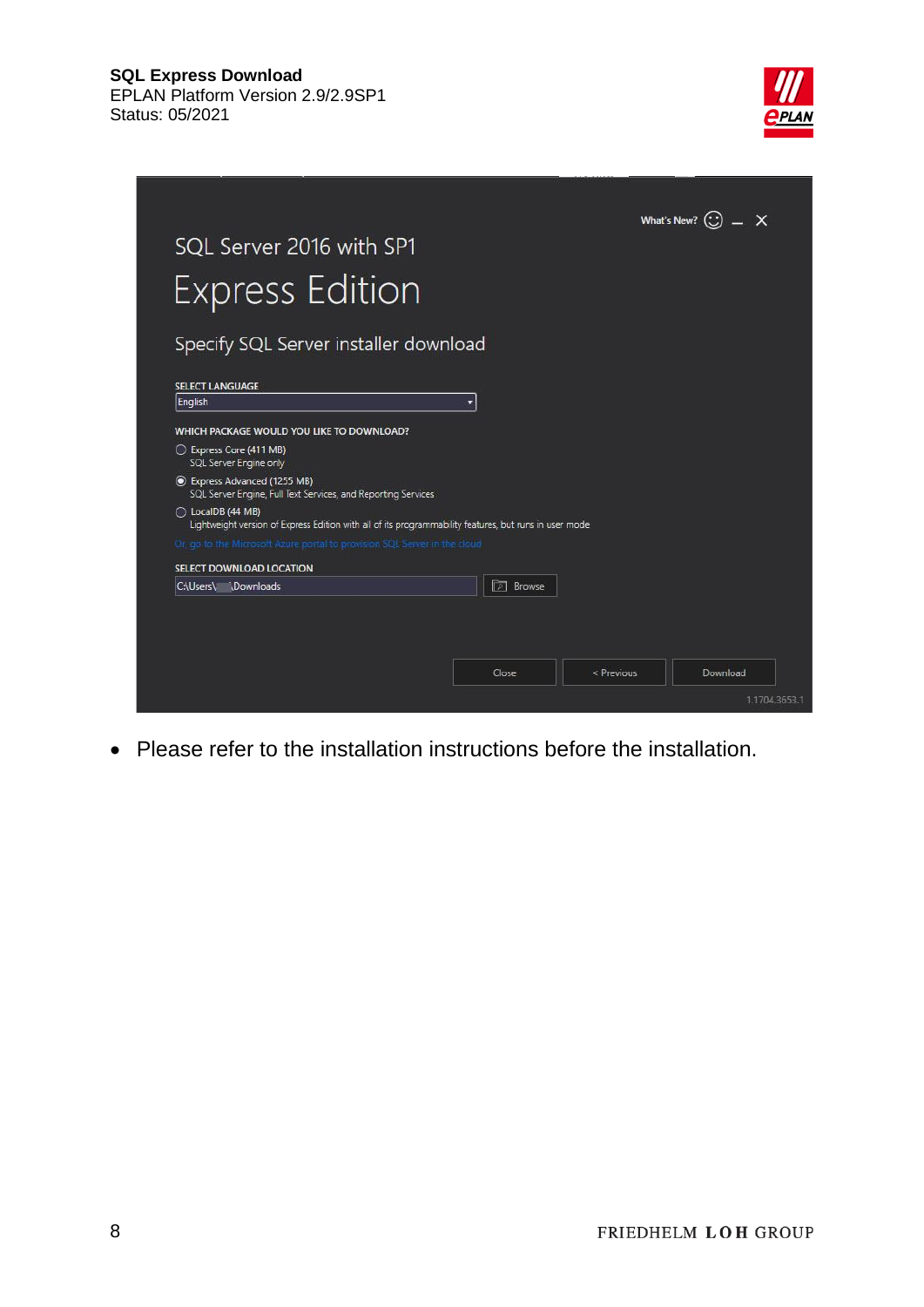

## <span id="page-8-0"></span>**MS SQL 2017 Express**

Open the following page in your Internet browser:

 [https://www.microsoft.com/en-us/sql-server/sql-server-editions](https://www.microsoft.com/en-us/sql-server/sql-server-editions-express)[express](https://www.microsoft.com/en-us/sql-server/sql-server-editions-express)



- Click on **[Download now]** and save the SQLServer2017-SSEI-Expr.exe file locally.
- **Run** the *SQLServer2017-SSEI-Expr.exe* file.
- Click on **[Download Media]**.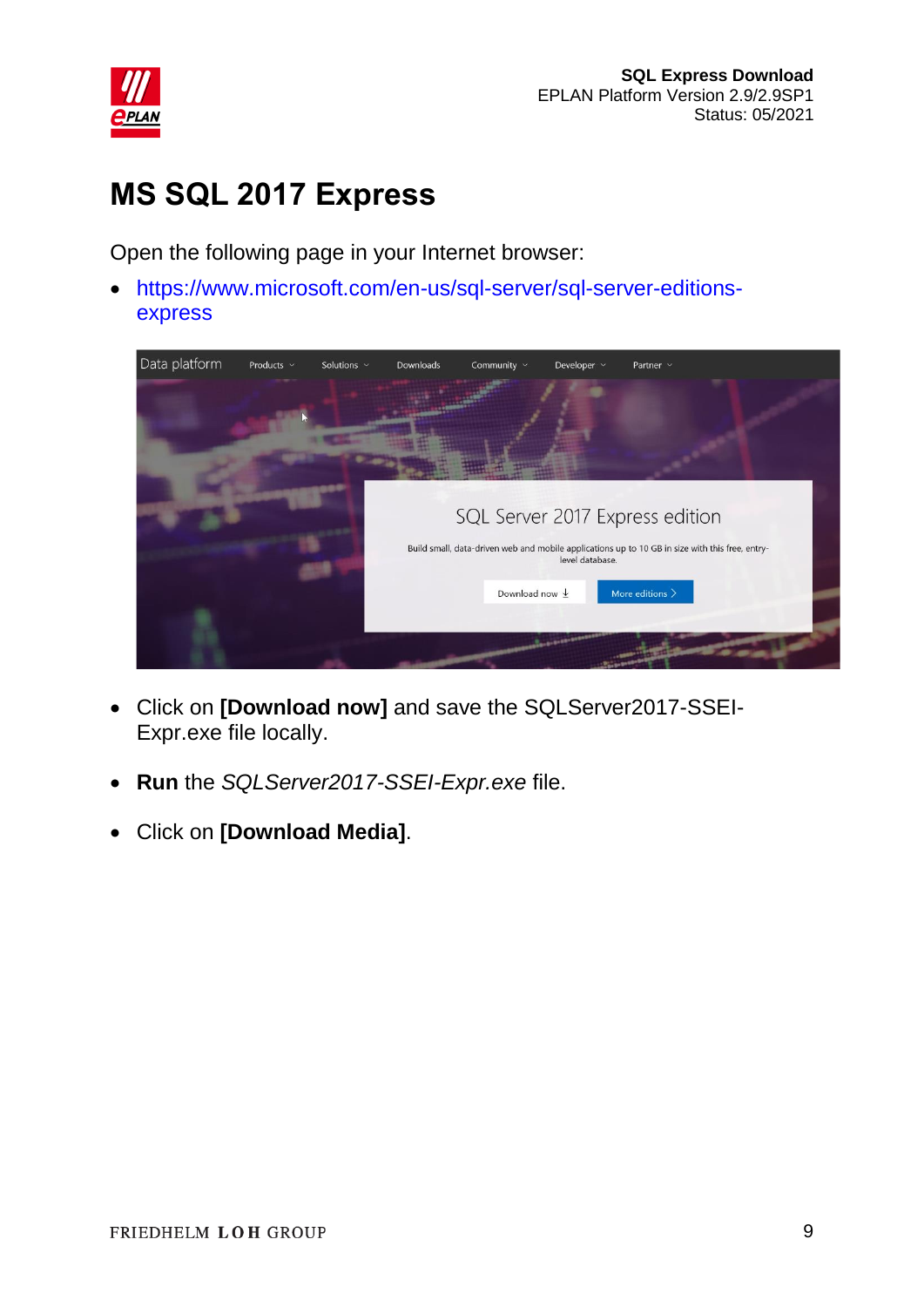



Download the *Express Advanced* package.



Please refer to the installation instructions before the installation.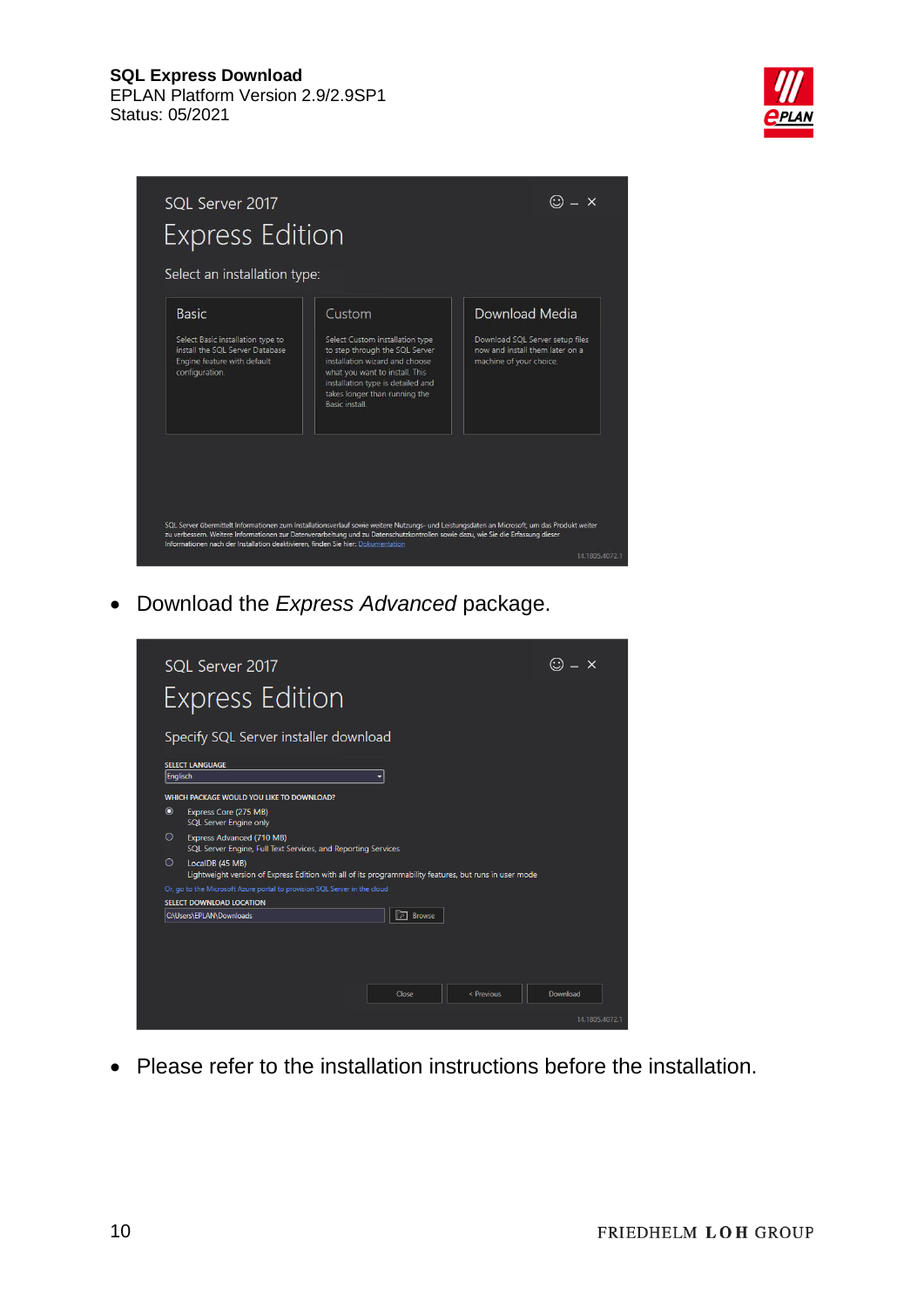

### <span id="page-10-0"></span>**MS SQL 2019 Express**

Open the following page in your Internet browser:

https://www.microsoft.com/en-US/download/details.aspx?id=101064

| Microsoft® SQL Server® 2019 Express |                                                                                                           |             |                 |  |
|-------------------------------------|-----------------------------------------------------------------------------------------------------------|-------------|-----------------|--|
|                                     | Important! Selecting a language below will dynamically change the complete page content to that language. |             |                 |  |
| Select Language:                    | English                                                                                                   | $\check{ }$ | <b>Download</b> |  |

Microsoft® SQL Server® 2019 Express is a powerful and reliable free data management system that delivers a rich and reliable data store for lightweight Web Sites and desktop applications.

| (+) Details                |
|----------------------------|
| (+) System Requirements    |
| (+) Install Instructions   |
| (+) Additional Information |

- Click on **[Download]**.
- **Save and run** the *SQLServer2019-SSEI-Expr.exe* file.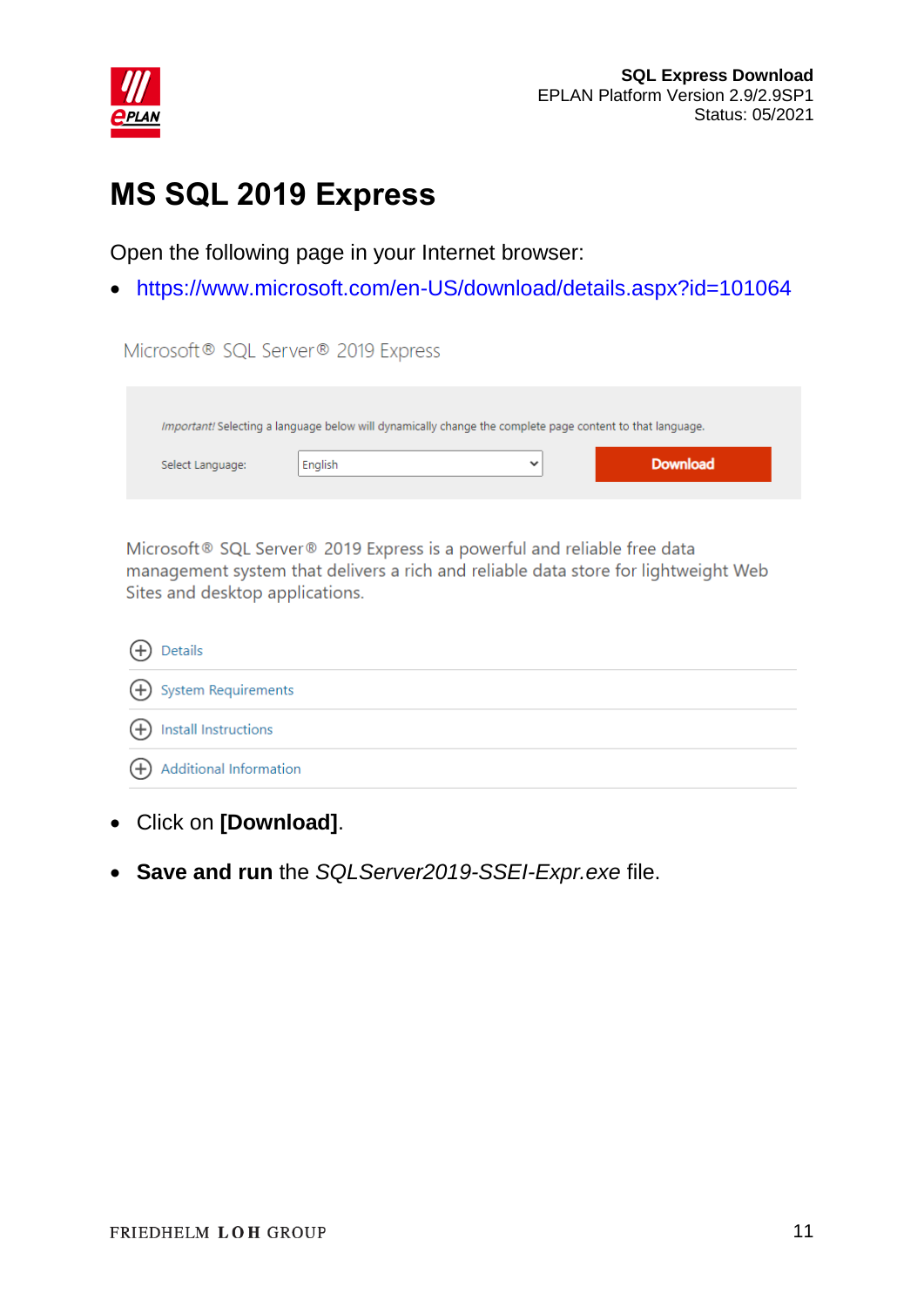



Download the *Express Advanced* package.



Please refer to the installation instructions before the installation.